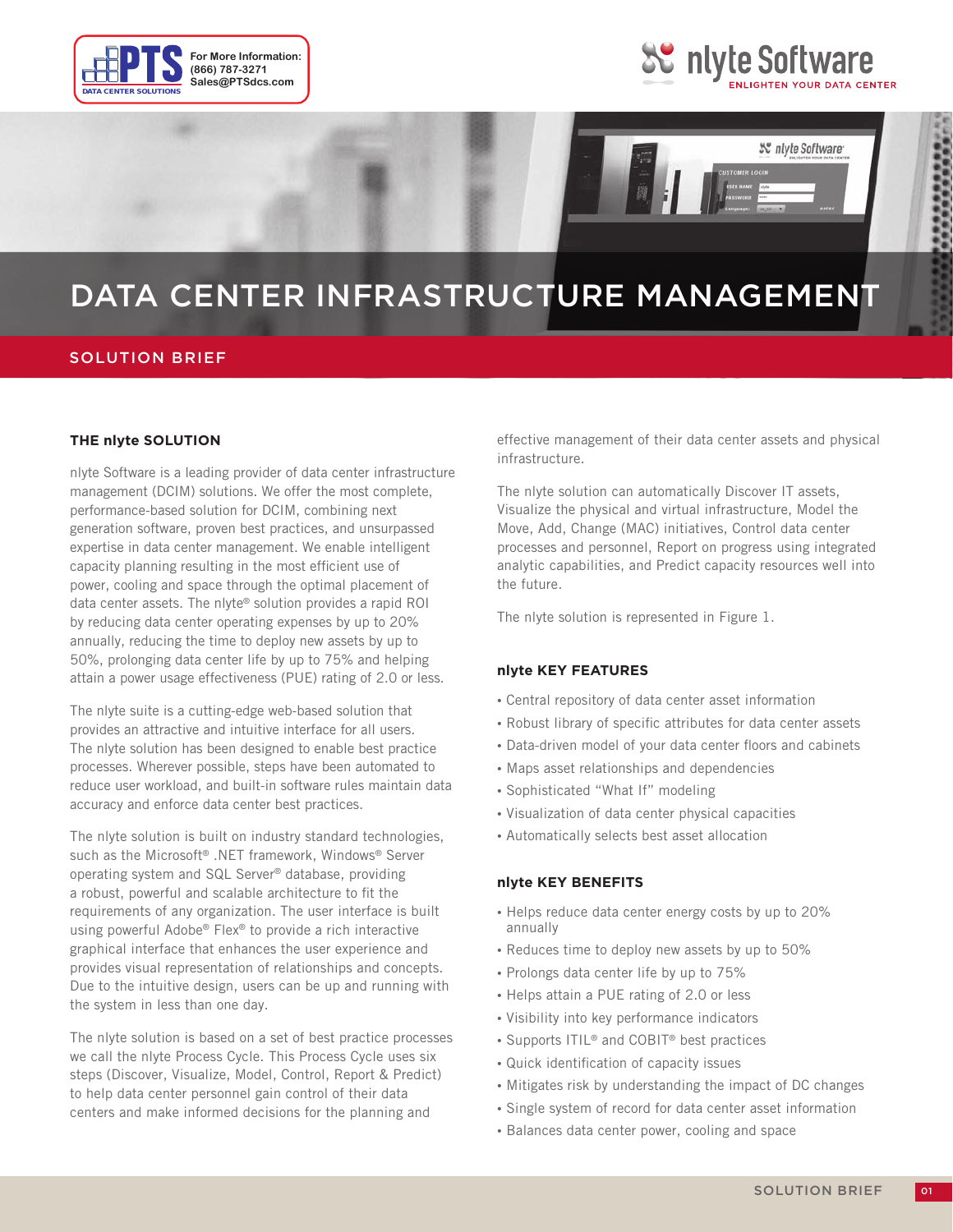



#### **FIGURE 1. nlyte Product Structure and Architecture**

The nlyte Modules are represented in the diagram to the left.

#### **nlyte SOLUTION**

- nivte DataCenter (Materials Catalog & Cabinet Planner)
- • nlyte Floor Planner
- nlyte Organizer
- • nlyte Bulk Data Manager
- • nlyte Discover
- • nlyte Control
- • nlyte Report
- nlyte Dashboard
- • nlyte Predict
- • nlyte Performance Management Database
- • nlyte Open Web Services API
- nlyte Integrator

#### **nlyte PERFORMANCE MANAGEMENT DATABASE**

The nlyte Performance Management Database contains all the data center assets and relationships including the following tables:

#### **Facilities**

- **Business Systems**
- • Cooling and Power **Infrastructure**

#### **IT Assets**

• Network, Server and Storage Infrastructure

#### **Data Center Infrastructure**

- • Cabinets
- • KVM Switches
- • Sensors
- • Business Applications
- Business Groups
- • Support Groups
- • Software

#### **Virtual Environments**

- • Hosts
- • Virtual Servers

#### **nlyte OPEN WEB SERVICES API**

The nlyte Open Web Services API allows integration to an existing Configuration Management Database (CMDB). This capability provides federation management, which transparently integrates multiple autonomous CMDBs into a single federated database. The API also enables a variety of other integration capabilities aimed at enhancing the nlyte solution.

#### **nlyte INTEGRATOR**

The nlyte Integrator module is an integration framework that enables a variety of integration options for connecting devices and integrating applications with the nlyte DCPM suite. The module is architected in such a way that once the base components are installed, the pluggable nature of its design easily supports the addition of new integration plug-ins to provide an interface to intelligent power strips, PDUs, environmental sensors, and other data center infrastructure asset data managed in nlyte. In addition to data center devices, the nlyte Integrator also supports the ability to plug in interfaces for other software applications, like VMware® and BMC® Remedy®. The plug-ins support new XML based configuration files and software classes for the individual devices being integrated.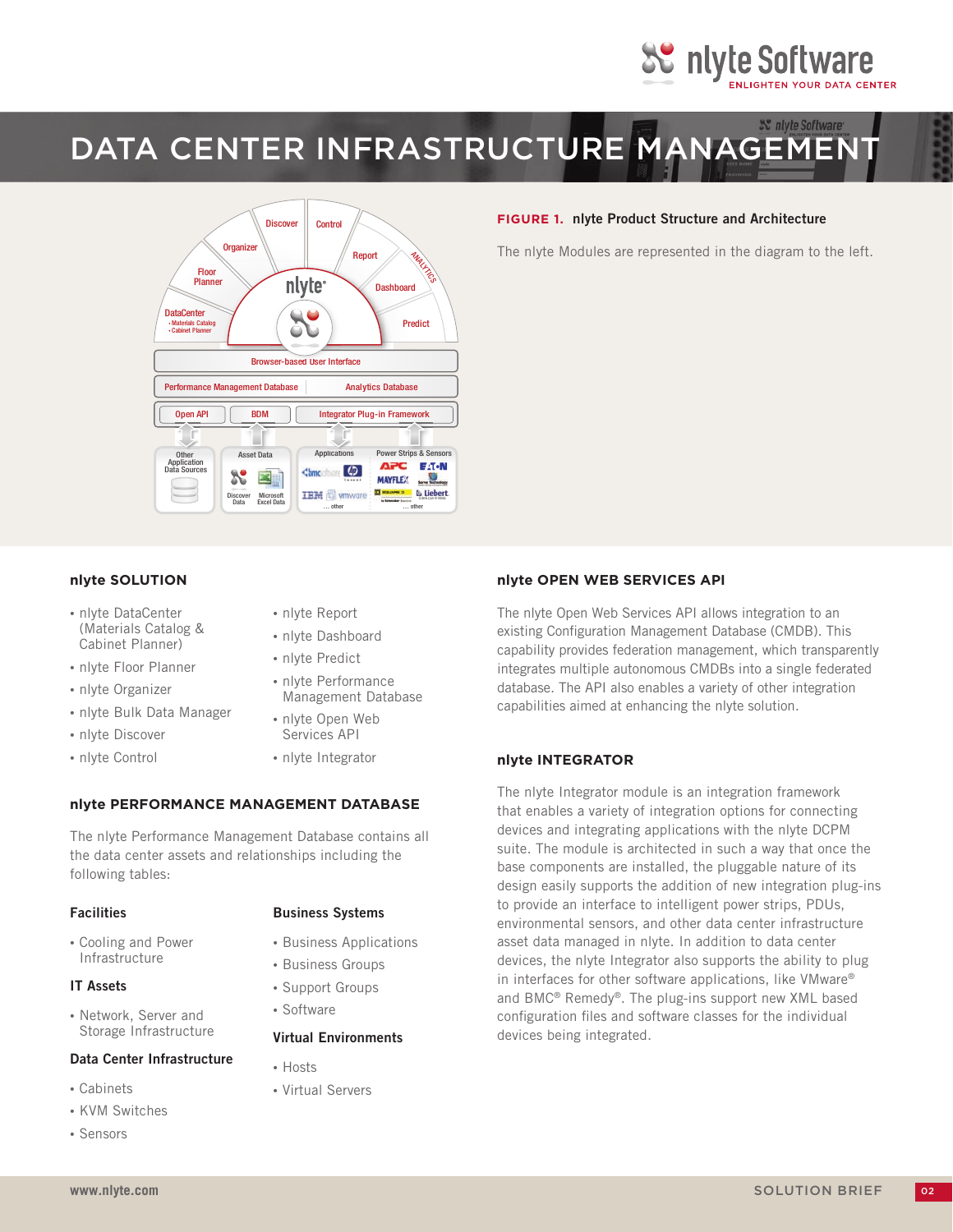



#### **FIGURE 2. nlyte Cabinet Planner**

The nlyte Cabinet Planner provides a 3D visual representation of the assets in the cabinet and allows the user to plan how new equipment will be added.

#### **nlyte DATACENTER MODULE**

The nlyte DataCenter Module allows you to view and manage all the asset information stored in the nlyte DCPM Database. It works in conjunction with the nlyte Materials Catalog so that all the data center specific information, (size, weight, connections, power, etc.), is automatically added to the database. It also provides access to the nlyte Cabinet Planner, where data center Move, Add and Change (MAC) initiatives are modeled before execution. This Module also provides the ability to map the complete power chain from the supplier sub-station's feed, into the data center, through the Uninterruptible Power Supplies (UPSes), Power Distribution Units (PDUs), generators and power strips to the servers. This results in an end-to-end model of the entire power structure for more effective decision making, accurate power costing and immediate risk identification.

The nlyte DataCenter Module gives you the ability to model the power consumption of essential data center devices such as air conditioning units and includes this information into the overall data center power consumption plan. You also have the ability to model the potential infrastructure and business impact of a power failure to the critical power chain serving the data center and its essential applications. In addition, we can help attain a Power Usage Effectiveness (PUE) rating of 2.0 or less by enabling an accurate calculation of the IT Equipment Power (ITEP) and providing visibility of the Total Facility Power (TFP).

#### **MATERIALS CATALOG**

The nlyte Materials Catalog generates a full inventory of your data center assets which will automatically include information

about the relationships between them. In addition to standard details common to all assets, nlyte 'asset type' records hold specific information about individual items of equipment. This includes links to other entities within the nlyte Organizer Module allowing you to map relationships such as ownership, support and relationship interdependencies. By maintaining the specifications of equipment in the nlyte Materials Catalog you eliminate the need to repeatedly create the same record. As a result of understanding specific details about your data center assets and the relationships between them, you will reduce the time required to perform other data center management functions.

#### **CABINET PLANNER**

Using the nlyte Cabinet Planner allows you to virtually walk the floor of any or all data centers in your estate looking for the perfect "gap" for that new server. With the nlyte patented Auto-Allocation technology, you can pick a piece of equipment from the Materials Catalog, and the nlyte Cabinet Planner will find all the cabinets that have the right power and network connections to support it. The Auto-Allocation technology is also smart enough to sort the cabinet options by current power draw, to ensure your data center floor is properly balanced for power and cooling. The nlyte Cabinet Planner lets you model your MAC initiatives before you start moving equipment to ensure you have enough power, cooling and space to support the project.

#### **nlyte DataCenter Key Benefits**

- • Avoids asset collisions (front & back)
- • Optimal asset placement
- • Improved service delivery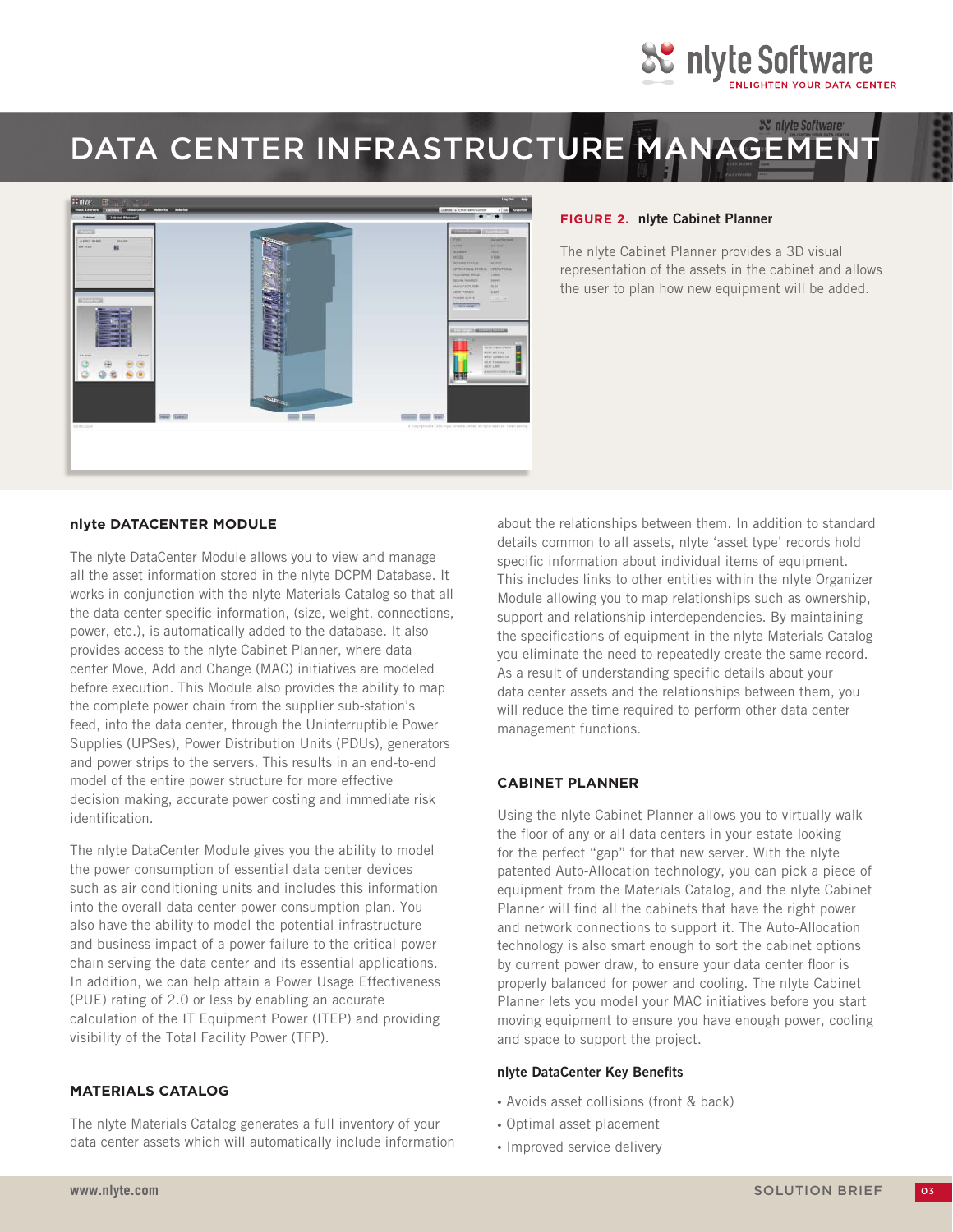



#### **FIGURE 3. nlyte Floor Planner**

The nlyte Floor Planner shows the floor plan and displays the color coded kW heat output per cabinet.

#### **nlyte FLOOR PLANNER MODULE**

The nlyte Floor Planner Module is a CAD-style graphical interface that enables you to plan and manage the physical layout of the floors and rooms within your data center. It allows you to drag and drop assets onto the floor plan and position them to create the precise room layout you require. Using the nlyte Floor Planner zoom and measuring tools you can position assets to a high degree of accuracy. Plus, the nlyte Floor Planner helps you manage operational issues within the data center such as power provision, use of space, heat control and air flow.

The nlyte Floor Planner presents a layered representation of all the assets on your data center floor. You can create individual layers for each asset category such as cabinets, floor standing servers, cage representations, power infrastructure, air conditioning and networks. These can be displayed together or separately to simplify data center planning and issue resolution. These layers also include a layout layer that holds your floor plan drawings with static equipment and a grid layer that provides you with axes alignment guide lines.

To help identify potential threats and issues, the nlyte Floor Planner includes real-time ad hoc capacity reports. As work continues within your data center, nlyte monitors the different performance thresholds that apply to each device. If your operations result in these thresholds being approached or exceeded, nlyte color codes the affected device on the appropriate layer of the report's graphical output. From the color coded results of each report you can quickly identify any jeopardized asset and click on it to drill down into the detail.

nlyte's graphical presentation of this information makes it easy for you to track the asset chain in order to understand where potential issues exist and how to resolve them.

#### **nlyte Floor Planner Key Benefits**

- • Faster hot spot identification
- • Optimal asset placement
- Improved service delivery

#### **nlyte ORGANIZER MODULE**

The nlyte Organizer Module allows you to create and report upon the relationships between your data center resources and the business groups within your organization.

nlyte business groups allow you to define the hierarchical organizational structures within your business. Using these, you can establish single or shared ownership of the assets in your data center. These relationships allow you to record and report on usage of the equipment by business group, to assign costs for this usage for charge back purposes and to identify which groups will be affected by loss of services.

nlyte support groups allow you to define the support groups within your business and their hierarchical relationships. You can use this information to assign exclusive and shared maintenance and issue resolution responsibilities for data center assets and business applications and, subsequently, to charge for these services.

#### **nlyte Organizer Key Benefits**

- Improved service delivery
- Improved Mean-Time-To-Repair (MTTR)
- • Mitigates risk from outages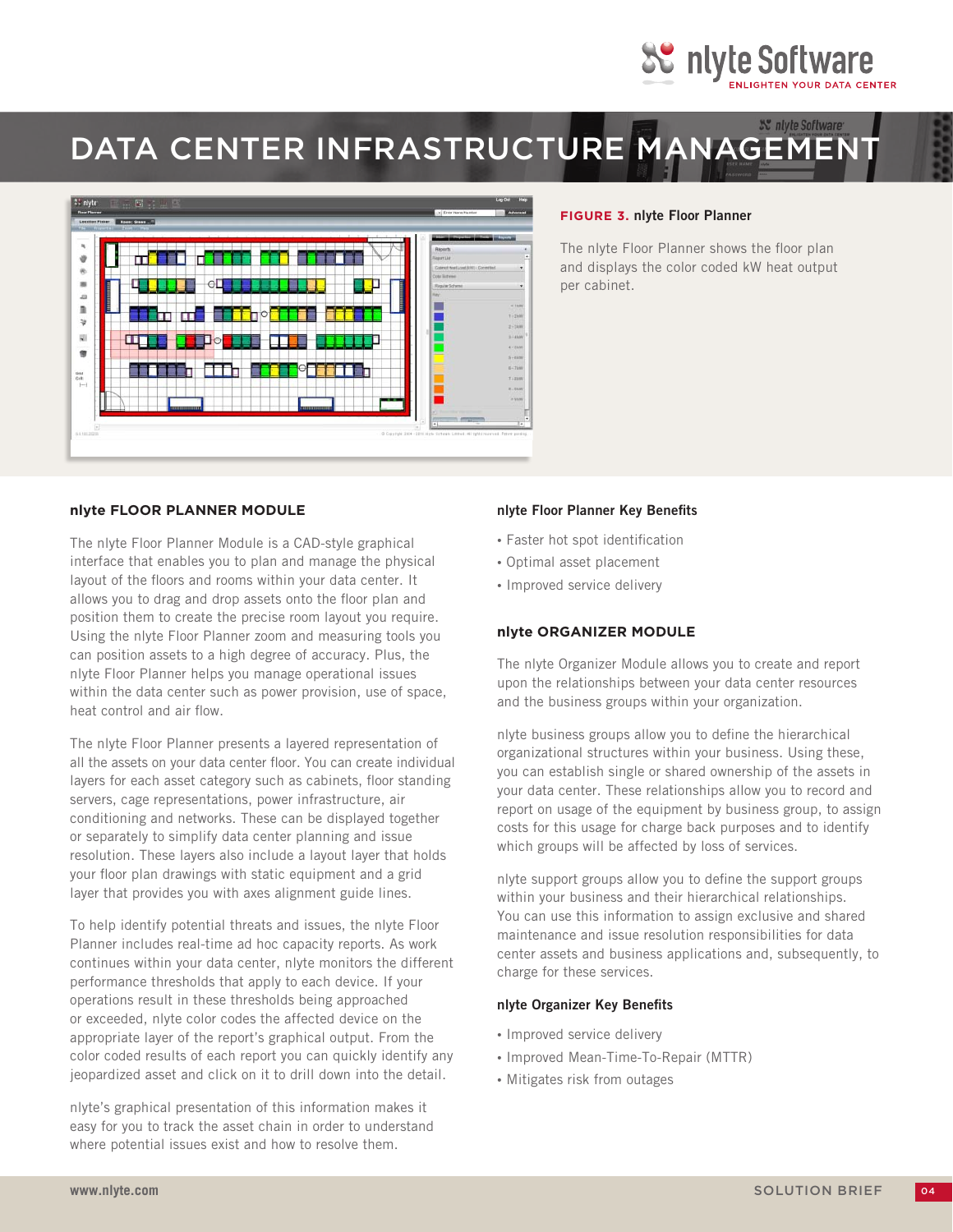



**FIGURE 4. nlyte Discover Summary Screen** 

The Discover tab in the nlyte web application provides summary information of created and associated assets.

### **nlyte DISCOVER MODULE**

You can't manage what you can't find. With nlyte, there are multiple options for asset data collection.

The nlyte Bulk Data Manager (BDM) enables you to get your asset data out of ad hoc solutions, such as spreadsheets and Visio diagrams, and loaded quickly at a minimal cost, or you can use the nlyte Discover Module to find your assets automatically, populate the nlyte Performance Management Database (PMDB) and keep it up to date.

The nlyte Discover Module provides the ability to scan the data center network to automatically locate and collect physical assets and their properties. The nlyte Discover Module uses a non-intrusive, agent-less discovery technology to inventory a data center's networked IT assets and automatically load this information into the nlyte PMDB.

The following devices and properties are captured using Audit Mode: manufacturer, model, serial number, operating system, IP addresses, MAC addresses, number of processors, memory installed, disk installed, Network Interface Cards (NICs) installed and processor information.

The following devices and properties are captured using Inventory Mode: users, software, patches, hardware details and utilization, plus hundreds of additional attributes.

#### **nlyte Discover Key Benefits**

- • Accurate life cycle management
- • Reduced audit time
- • Faster implementation and time to value



**FIGURE 5. nlyte Control Screen** 

The nlyte Control Module shows a graphical view of the defined workflow.

#### **nlyte CONTROL MODULE**

The nlyte Control Module provides the ability to define and control the execution of service request processes, using graphical workflow and automated execution.

The workflow execution includes sending alerts and reminders to ensure timely completion. Using details captured as the workflow is processed, nlyte Control allows you to define service driven processes in line with your current business activities, enabling you to efficiently model complex business processes, streamline existing workflow applications and manage progress. This includes task and e-mail alerts to ensure timely completion of service requests. Using information captured as the workflow progresses, you can drive the route through the process in a certain way or repeat it until a satisfactory state has been achieved.

The nlyte Control Module also has an icon-driven graphical process designer and form builder to define services, and an operational work desk to initiate service requests and monitor and manage their execution. By defining regular processes, automating execution and driving staff interaction, it helps you coordinate and standardize operational effort to increase efficiency and productivity of service request delivery.

#### **nlyte Control Key Benefits**

- Improved service delivery
- • Reduced server deployment time
- • Enforces ITIL and COBIT best practices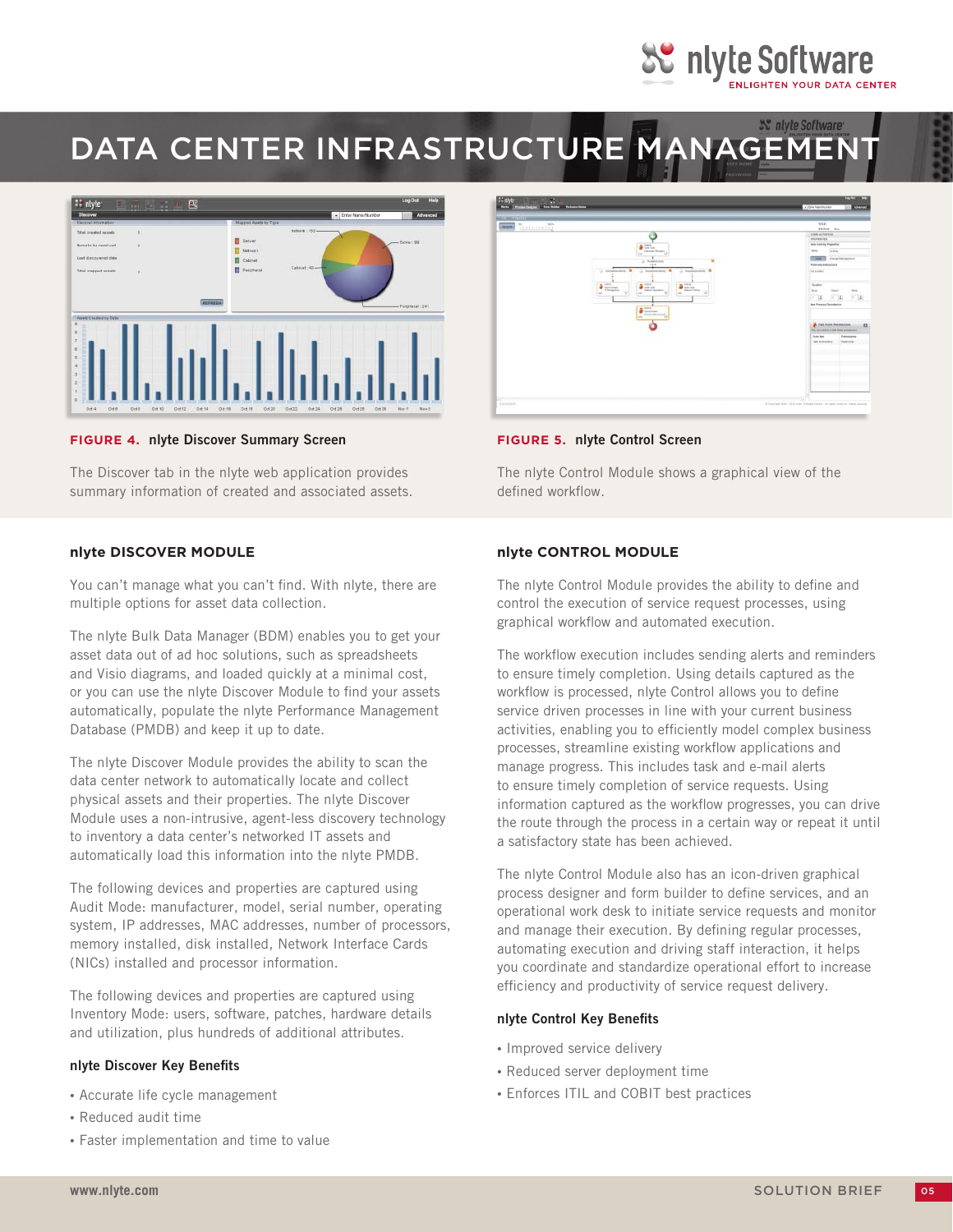



#### **FIGURE 6. nlyte Main Operational Dashboard**

The nlyte Main Operational Dashboard shows a graphical view of power, cooling, space and network utilization. In addition it shows Moves, Adds and Changes over time.

#### **nlyte ANALYTICS**

nlyte Analytics is a set of fully integrated business intelligence capabilities allowing data center professionals, managers and executives to quickly gain visibility into the information and key performance indicators that help optimize the critical resources of power, cooling and space leading to reduced data center operating expenses and extended data center life. Users can gain detailed visibility into the current status of the business, enabling them to track how their data center operations are performing against strategic goals and how day-to-day execution is aligned with the broader corporate strategy.

nlyte Analytics comprises of three fully integrated modules, in support of intelligent capacity planning, all based on a completely new and highly optimized business intelligence architecture utilizing best practices in data warehousing, analytics and dimensional modeling. The three modules provide business users with a variety of data visualization and manipulation options: nlyte Dashboard, nlyte Report and nlyte Predict.

#### **nlyte DASHBOARD MODULE**

The nlyte Dashboard Module makes available a number of pre-defined dashboards which, through state-of-the-art data visualization, provides senior management the critical operational metrics required to manage today's sophisticated data center facilities. Users can, for example, see a high level roll-up of capacity data for power, cooling, space and network connections across an entire data center estate, incorporating full drill-down and time-series analysis. Customers also retain full flexibility to create, deploy and maintain their own dashboards using the nlyte Dashboard Manager, which provides the ability to create customized management dashboards using an easy to understand wizard-driven, dragand-drop interface and an extensive array of data visualization components such as gauges, charts and maps.

#### **nlyte Dashboard Key Benefits**

- • Visibility into key performance indicators
- Helps optimize critical resources of power, cooling and space
- Tracks how data center operations are performing against strategic goals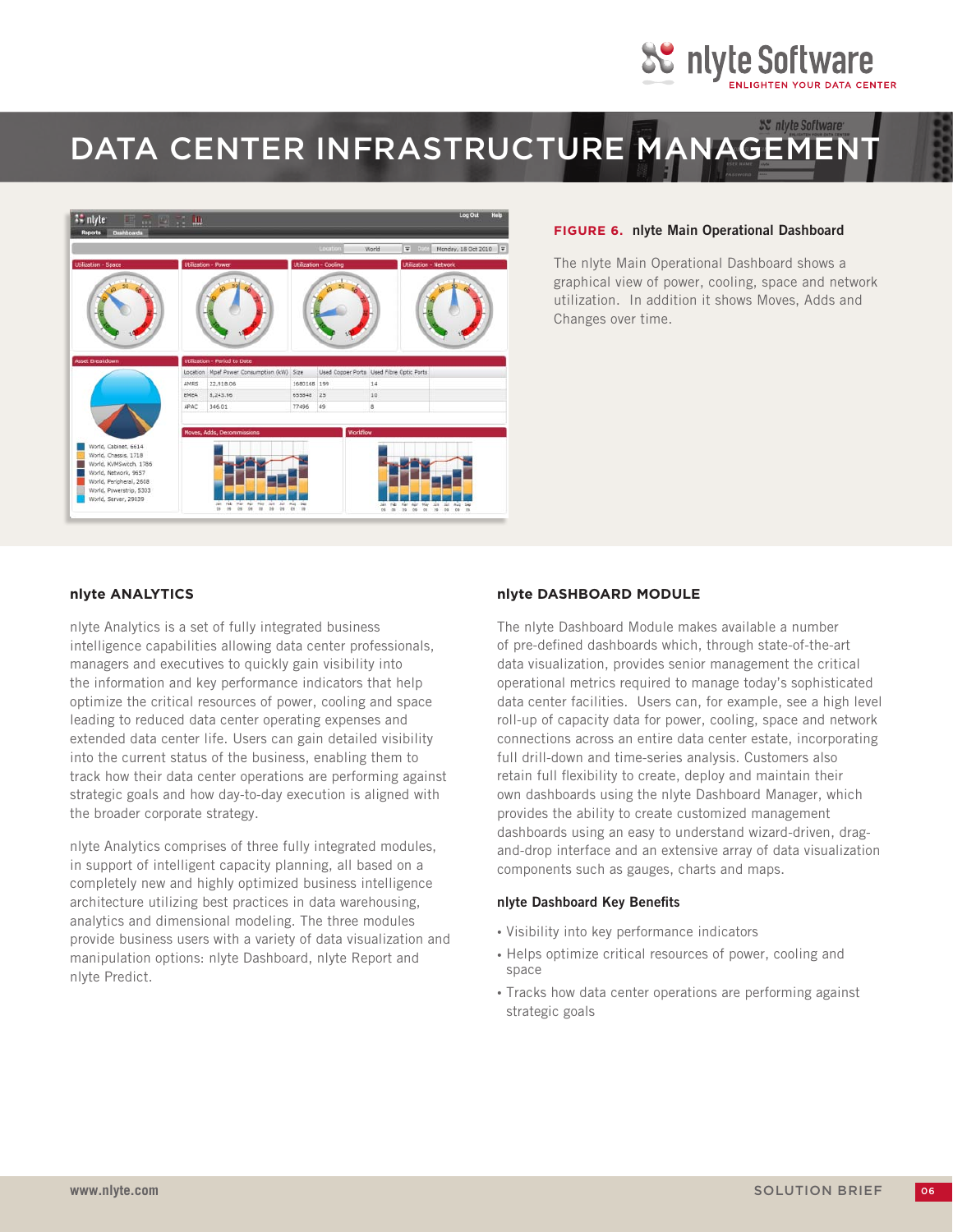



#### **FIGURE 7. Sample nlyte Report**

This Data Center Cabinet Capacity Report provides detailed information regarding cabinet weight, heat, power, cooling, space and network connectivity.



#### **FIGURE 8. nlyte Predict Analysis Screen**

The nlyte Predict Module shows analysis for cabinet usages and remaining capacity.

#### **nlyte REPORT MODULE**

The nlyte Report Module provides detailed business intelligence to support daily operations, ongoing management and strategic planning.

The nlyte Report Module gathers operational data from your business activities to build a growing resource of metrics. Then, you can extract this data and present it as valuable information to help you understand and manage your business.

The nlyte Report Module provides a library of standard reports:

**Trending and forecasting reports:** enables you to manage assets over time; showing you how you have been using the assets in your business and predicting the effects if you continue to do so.

**Capacity planning:** gives you immediate insight into the status of your resources, such as network connections, usage, cooling and space within rooms and cabinets; showing you what is in use and what is available immediately.

**Contingency planning:** enables you to understand the relationships between assets and the implications of possible events; showing you dependences between devices and the knock-on-effects of device failures.

#### **nlyte Report Key Benefits**

- • Faster, automated report delivery
- • Easy user-defined reports
- • Quicker, chargeback recovery

#### **nlyte PREDICT MODULE**

The nlyte Predict Module provides the ability to forecast and predict the future state of your data center's capacities based on historical data.

In a way, overspending for capacity that you don't need is worse than not having enough capacity to complete a new project. Either way, the consequences of missing the mark and not accurately projecting your data center's needs for space, cooling and power will cost you dearly. Before you start your new data center build, plan out your data center migration or consolidation project, or think about swapping out old equipment for new, you need to know if your facility's capacity is up to the task. The nlyte Predict module allows you to precisely forecast your data center's capacity and analyze the impact of changes so you can plan, not react.

The nlyte Predict Module takes into consideration all the free-standing and cabinet mounted assets on the data center floor and uses these devices to establish a baseline for space and power consumption. Once this baseline is established, the Predict module allows you to build forecast scenarios that predict the impact of moving equipment in and out of the data center over multiple months or years. The resulting reports provide a rolling forecast of data center capacity over time and can be compared to the real-time capacity reports available from the nlyte Report Module.

#### **nlyte Predict Key Benefits**

- Improved capacity planning and management
- Proactive versus reactive data center management
- • Accurate data center lifespan prediction